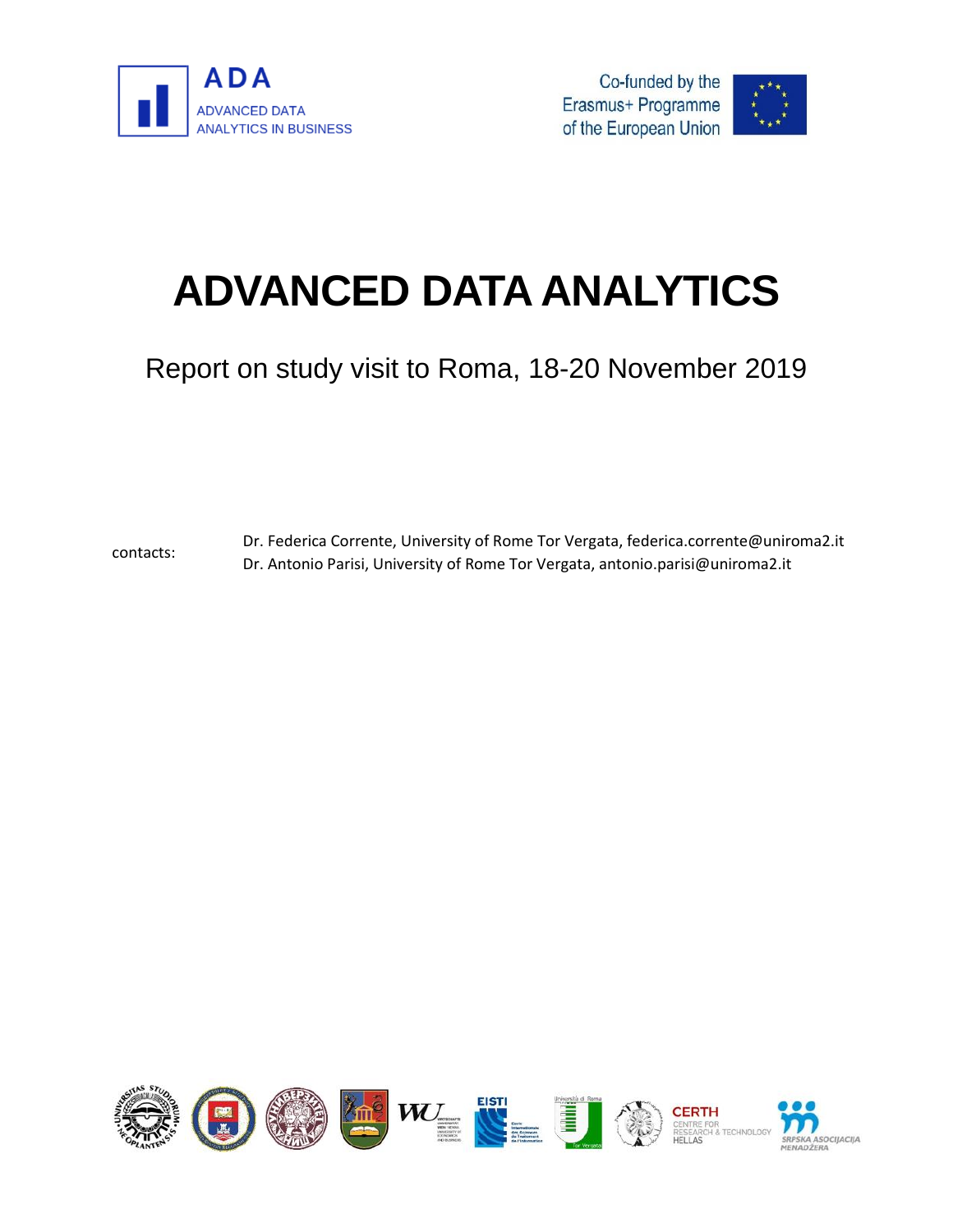| Project acronym:    | ADA                                   |
|---------------------|---------------------------------------|
| Project full title: | Advanced Data Analytics in Business   |
| Project No:         | 598829-EPP-1-2018-1-RS-EPPKA2-CBHE-JP |
| Funding scheme:     | ERASMUS+                              |
| Project start date: | November 15, 2018                     |
| Project duration:   | 36 months                             |

| Abstract | This is the report on study visit of Serbian representatives to     |
|----------|---------------------------------------------------------------------|
|          | University Tor Vergata in Rome, in order to learn about development |
|          | of master study program in the field of data science and business   |
|          | analytics.                                                          |
|          |                                                                     |

| Title of document:   | Report on study visit to Roma, 18-20 November 2019       |
|----------------------|----------------------------------------------------------|
| Work package:        | 2. Preparations for implementation of new master program |
| Activity:            | 2.4 Study visits of staff from Serbia to EU              |
| Last version date:   | 02/12/2019                                               |
| File name:           | Report on study visit to Roma                            |
| Number of pages:     | 5                                                        |
| Dissemination level: | International                                            |

#### VERSIONING AND CONTRIBUTION HISTORY

| Version | Date       | <b>Revision description</b> | Partner responsible |
|---------|------------|-----------------------------|---------------------|
|         | 02/12/2019 |                             | <b>UNITOV</b>       |

#### DISCLAIMER

The European Commission support for the production of this publication does not constitute an endorsement of the contents which reflects the views only of the authors, and the Commission cannot be held responsible for any use which may be made of the information contained therein.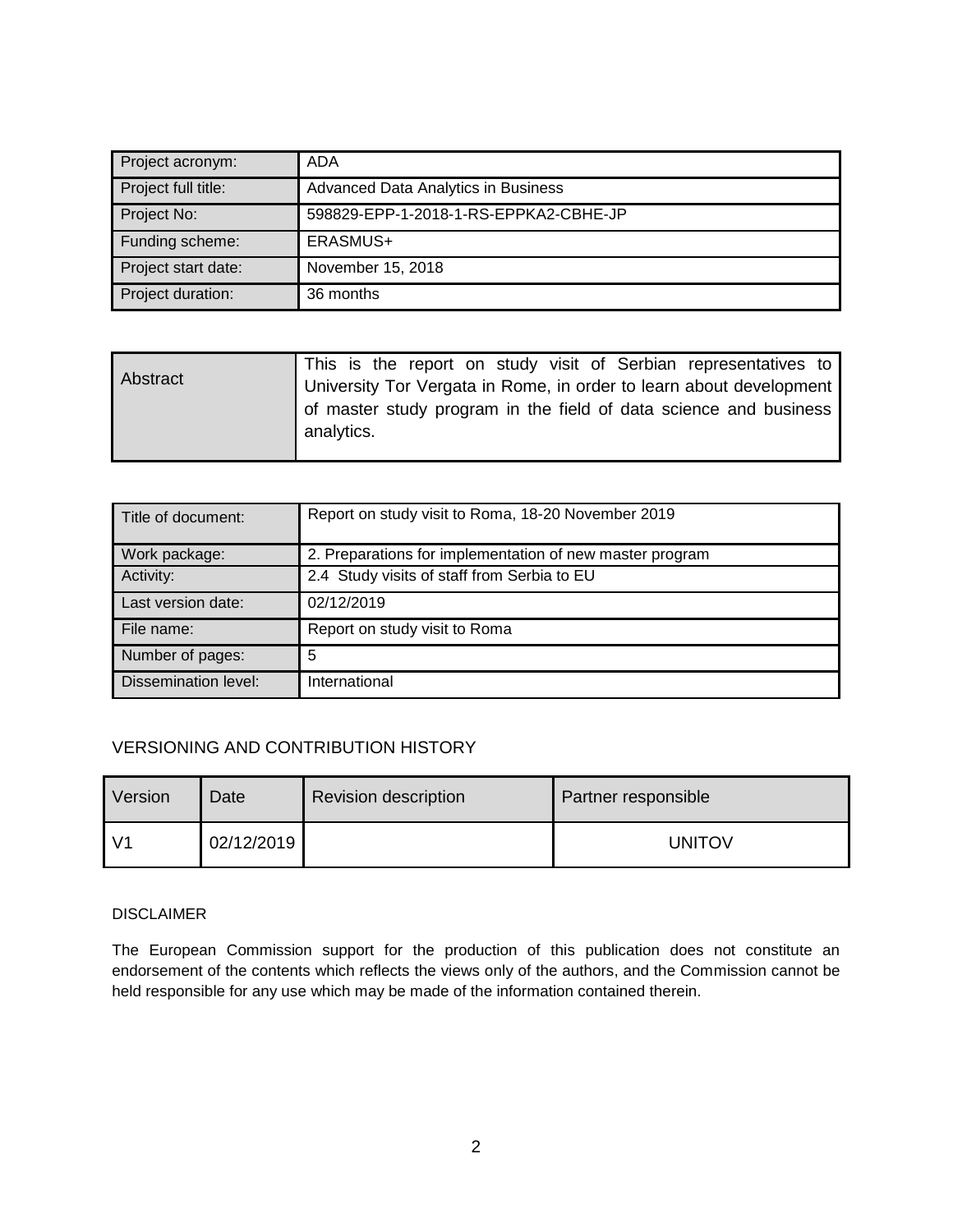#### **Day I (18 November 2019):**

The very first day of the meeting took place at the representative offices of the University of Rome Tor Vergata in via Lucullo, in the city center. After the registration of the participants, a welcome speech was held by professor Cubadda, dean of the School of Economics and Coordinator of the Master in Big Data in Business at the University of Rome Tor Vergata.

Dr. Damiano Pinnacchio, the person responsible for the International Office at the University of Tor Vergata started the presentation of the Italian public University of Rome founded in 1982. He introduced the participants with the mission and vision, and the goals of the Institution. The University of Rome Tor Vergata aims at increasing innovative and international educational programs and curricula; improving transnational and interdisciplinary research and developing selected Centers of Excellence Afterwards; creating bridges between Institutions, Firms and Society.

He provided an insight on numbers and key facts, especially focusing on International degree courses, joint degrees, dual and multiple degree programs. The University of Tor Vergata foster international cooperation through a variety of bilateral agreements with Partner Universities all over the world, extra-EU and top Universities in the BRICS Area and Erasmus agreements in Europe.

During the coffee break, all meeting participants were introduced and representatives from partner institutions gave some remarks regarding their expectations from the project.

After the break, Prof. Dr. Mirko Savic started the steering committee session providing instructions about financial reporting for the second reporting period (01.07.2019.-30.9.2019.) and preparation for interim report by 14/4/2020.

During the meeting he also opened a discussion about the internationalization of study program through the exchange of teaching staff (Visiting professors from EU). In this regard, Ivana Vujkov, Head of International Relations Office provided a useful presentation (See Steering Committee Meeting Minute).

Serbian partners were involved in sharing updates about their stages of implementation of ADA master degrees.

Prof. Savic concluded the committee meeting proposing a draft of an upcoming action plan and a set of activities in the future period, including the organization of the next study visit.

During the local committee meeting, members of the Universities were able to meet Dr. Damiano Pinnacchio from the International Relations Office of Tor Vergata and Mr. Susanna Petrini from the Erasmus Office and discuss about further opportunities of collaboration.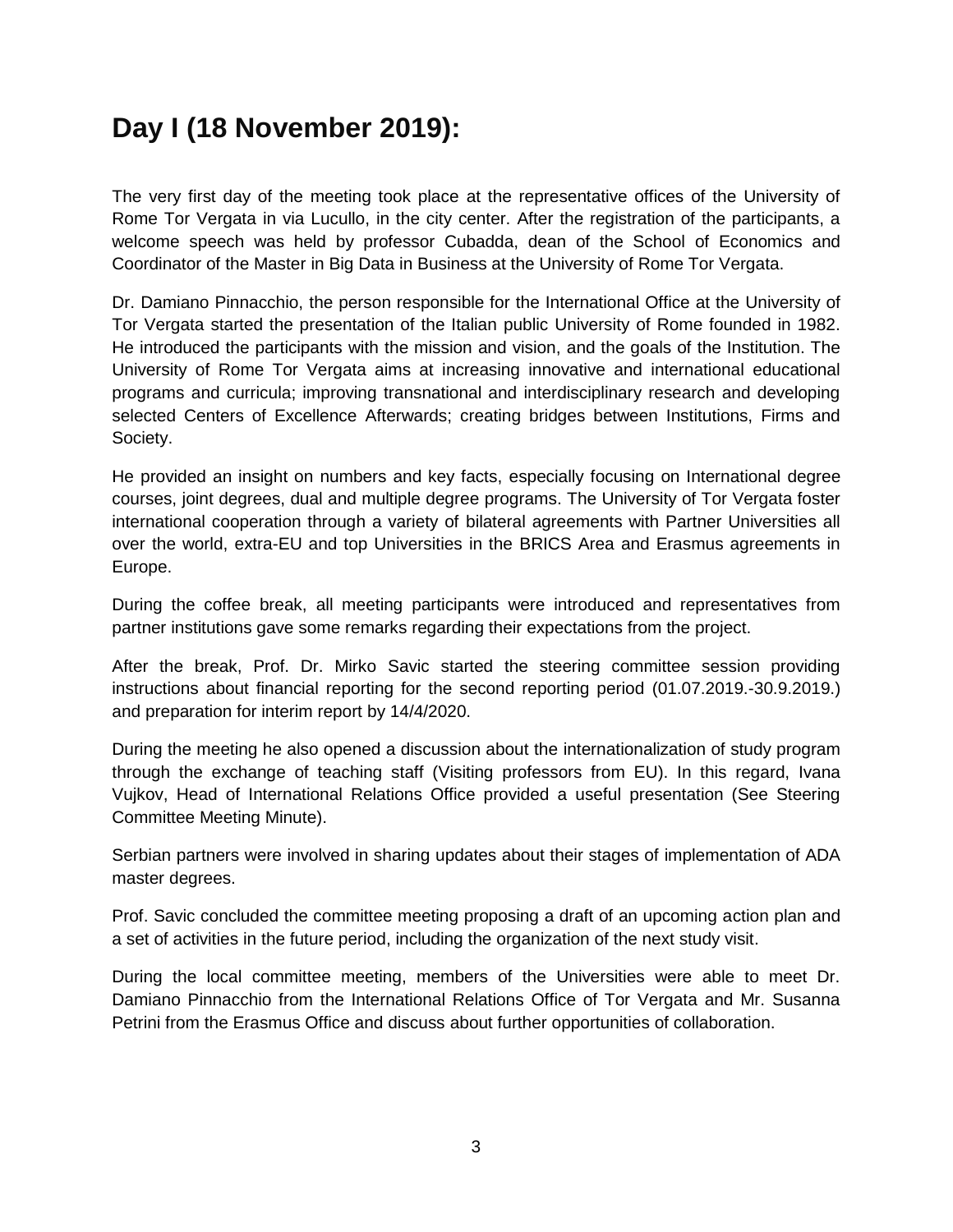### **Day II (19 November 2019):**

On the second day, the members of the committee are hosted at the School of Economics of the partner University.

Professor Cubadda introduced the School of Economics, making a presentation of the international teaching staff. The Faculty is committed to excellence in research and teaching. Professors pertain to two main departments: The Department of Economics and Finance and the Department of Management and Law. The School of Economics also hosts several research centers as the CEIS (Center for Economic and International Studies) and the FUET (Foundation Economics Tor Vergata). Degree programs are taught both in English and in Italian and include Bachelor degrees, Master's degrees, PhDs and one-year specialization courses. In addition to teaching activities the School of Economics offers services and facilities to its community: library, computer labs, language laboratory, housing solutions and sport center.

Prof. Cubadda in his role of coordinator also presented the Master in Big Data, with a specific reference on lectures, exams, internships and master thesis. He showed participants the course structure which involves classes in statistics, economics, computer science, engineering and management. Students enrolled in the master program can benefit of scholarships offered by the partner companies and from internship opportunities assigned on the basis of their academic and professional performance. Graduates of the master program are involved in successful careers in companies and institutions in Italy and abroad.

Professor Cubadda then focused on how agreements with company's work: Firms cooperate with the master by offering scholarships for an amount equal to the registration fee.

The main benefits that companies have from collaboration with the master are the following:

- Companies select candidates for scholarships offered, through interviews. Selected students will have the opportunity to carry out the master's thesis during a curricular internship carried out in the period between July-December 2020.
- Company's logo will be displayed in the "Internships" and "Scholarships" sections of the master's website for the duration of the Master's activities
- $\Box$  Experts from partner companies are involved in teaching activities or through seminars, witnessing the activities of the company and addressing issues in the "big data" field.

Prof. Gnan then introduced the management pillar, including course in strategic management, decision making process and designing communication of results. He stressed how important it is, besides the technical profile of a data scientists, to communicate and deliver the results to a company manager or towards clients. Students at the end of the academic path are capable to harness complex data and express themselves providing useful contribution in the decision making process.